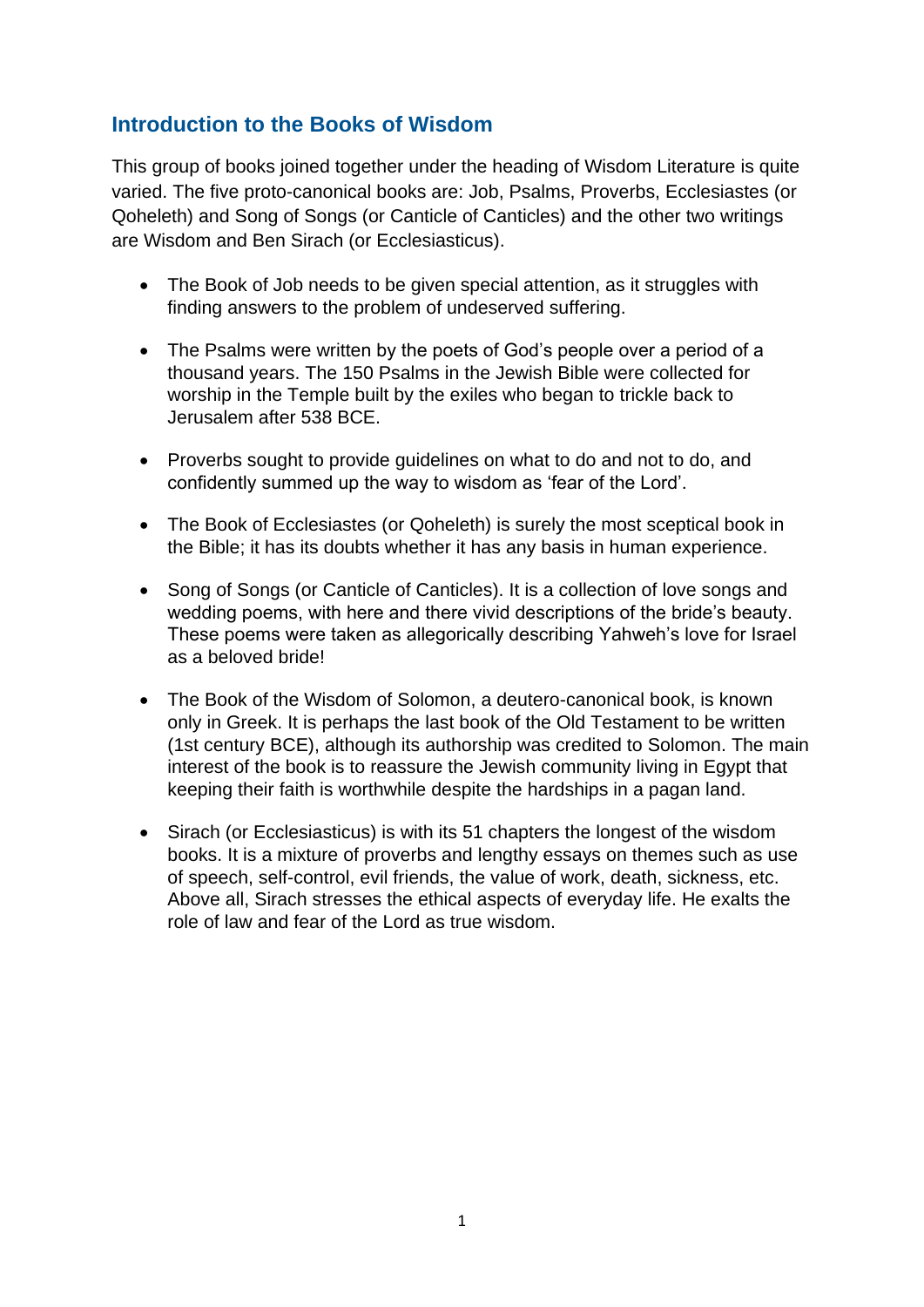## **Job**

*Job wrestles with the question of suffering and God's goodness.*

# An inspiring quote

"Naked I came from my mother's womb and naked shall I return there; the Lord gave and the Lord has taken away; blessed be the name of the Lord" (Job 1:21).

# The Book of Job

The Book of Job needs to be given special attention, as it struggles with finding answers to the problem of undeserved suffering. Why do bad things happen to good people – and how does a good person cope with what has happened to them. It was generally believed that God *always* rewards the just and punishes the wicked (the *"law of retribution")*, but here is Job, an upright man, whose suffering contradicts this belief. How to solve this dilemma?

Job and his "friends" argue with one another about what has happened and how Job responds. They urge him to admit his guilt, or at least his pride, even that he must have sinned unwittingly. Job has to admit at the end that God's wisdom is beyond human wisdom and incomprehensible. There is an exchange between Job and God, who appears to Job in a whirlwind. The happy ending of the book, telling how Job was restored to his former fortunes (and much more) must have made it more palatable and acceptable to the people!

### Who wrote this book?

Jewish rabbis ascribed the book of Job to Moses. Few people today would associate this book of Job with Moses, but there is no other suggested author of the book. Many scholars would suggest that there are a range of authors and that the story of Job told at the beginning (Job 1-2) and at the end (Job 42) is an ancient story that has been added to over time.

# What kind of book is it?

Most people would say that Job is part of the Wisdom tradition, which contains books like Proverbs and Ecclesiastes, provides wise teachings and sayings by which you can live your life. Job has these, but they are woven into a bigger more complex whole. Indeed, the book appears to be responding to a very particular question. By and large, the wisdom tradition assumed that "good people" would receive a just reward. Job seems to be countering this assumption with reflections of its own.

# The themes of the book

Many would say that the theme of the Book of Job is suffering. Alternatively, you might describe it as being a book about God's sovereignty in light of suffering or of Job's faithful obedience in the light of suffering – or even of Job's faithful obedience in the midst of immense trial. While these points are all valid, there are four other themes to consider.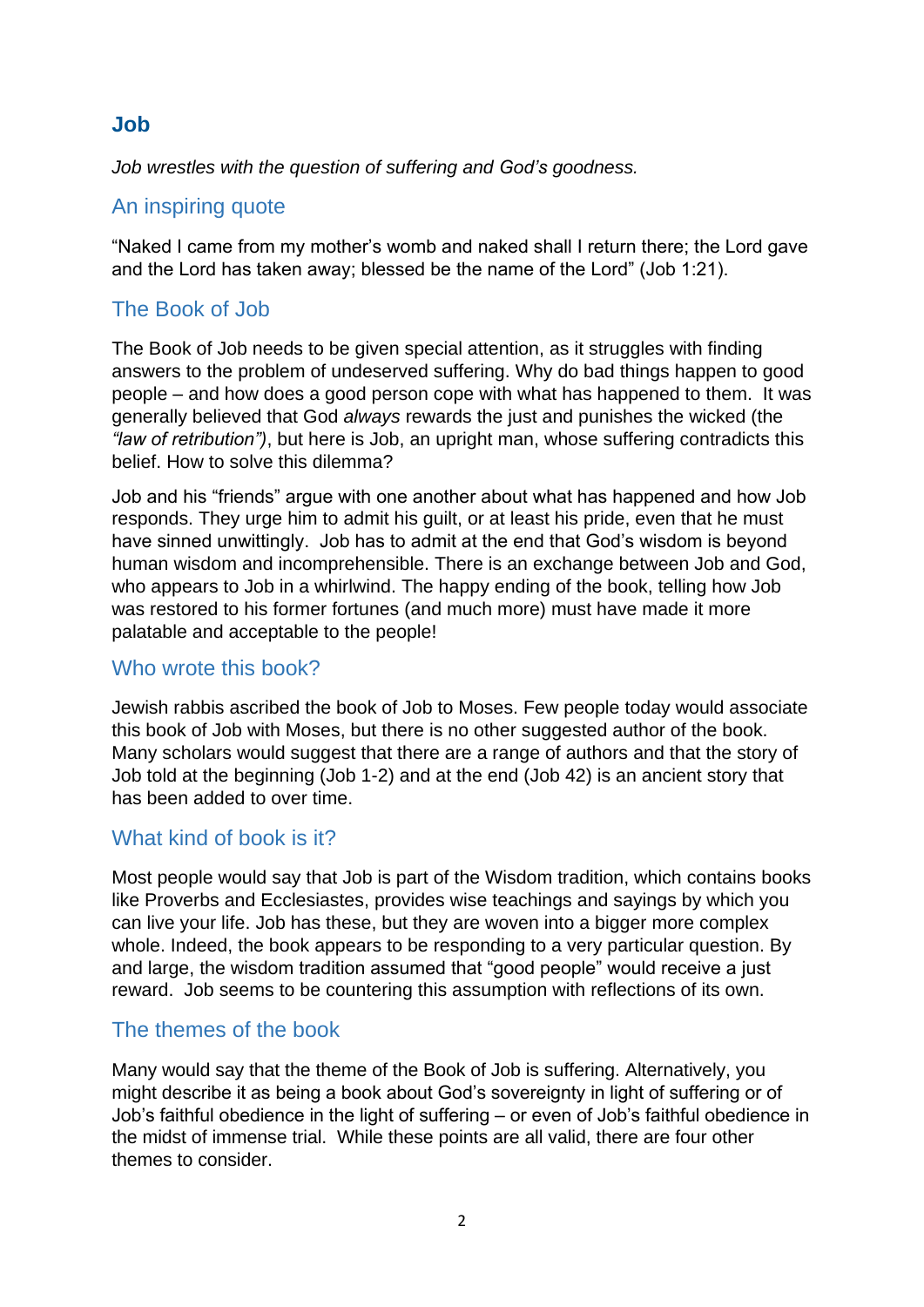The first is the need of Scripture. We see in Job how Scripture manifests itself within many of Job's monologues; for example, Job prays for God to care for him (Job 7:17– 19), how he asks for forgiveness of his sins (Job 7:20-21), for a mediator that will show God sympathises with him (Job 9:32–35) and for imputed righteousness (Job 9:2). The second theme to consider is how Job seeks to present God as right and man's wisdom is insufficient. He reveals the complexity of God and man's inability to understand his ways (Job 34:10). The book of Job shows us just how limited man's knowledge truly is, and how we in our own power do not possess the resources, insight, or skill-set to understand God.

The third theme is that the Book of Job exists to reveal God's sovereignty over disaster, and goodness in the midst of affliction. God is not only right in what he does, but he is also good. This theme is important because it reveals the righteousness of God in that he is completely justified in all he allows to take place in heaven and on earth. The Book of Job advocates for a good God. And the fourth theme is the total supremacy of God. Many interpret the book by thinking that Satan has had his way – awarding him equal power to God. By observing the dialogue between God and Satan throughout the book, however, it is easy to see who is truly in control.

### Liturgical Note

In the Missal, excerpts from the Book of Job are read in September on weekdays of Week 26 (Year 2). It is also read on Sundays in February (Week 5) and in June (Week 12, Year B) - once to meditate on the mystery of suffering when Job asks the big question of what man's life on earth is worth (Job 7:1-4, 6-7) and once, in the Lord's first speech to Job to remind him that he must bow to the creator's wisdom (Job 38:1,8-11).

### How is the book structured?

| $1 - 2$   | Prologue |                                       |
|-----------|----------|---------------------------------------|
| $3 - 31$  |          | the Dialogue                          |
|           |          | 3-14 the first series of discourses   |
|           |          | 15-21 the second series of discourses |
|           |          | 22-27 the third series of discourses  |
|           | 28       | a hymn in praise of Wisdom            |
|           | 29       | conclusion of the Dialogue            |
| 32-37     |          | the speeches of Elihu                 |
| 38:1-42:6 |          | the speeches of the Lord              |
|           |          |                                       |

42:8-17 Epilogue

# What is God saying?

Despite its focus on challenges and sufferings, the book of Job speaks a message of great hope to the world. We live in a world longing for comfort and hope, and such hope is found in the sovereign God who sees, who is good, and who is faithful.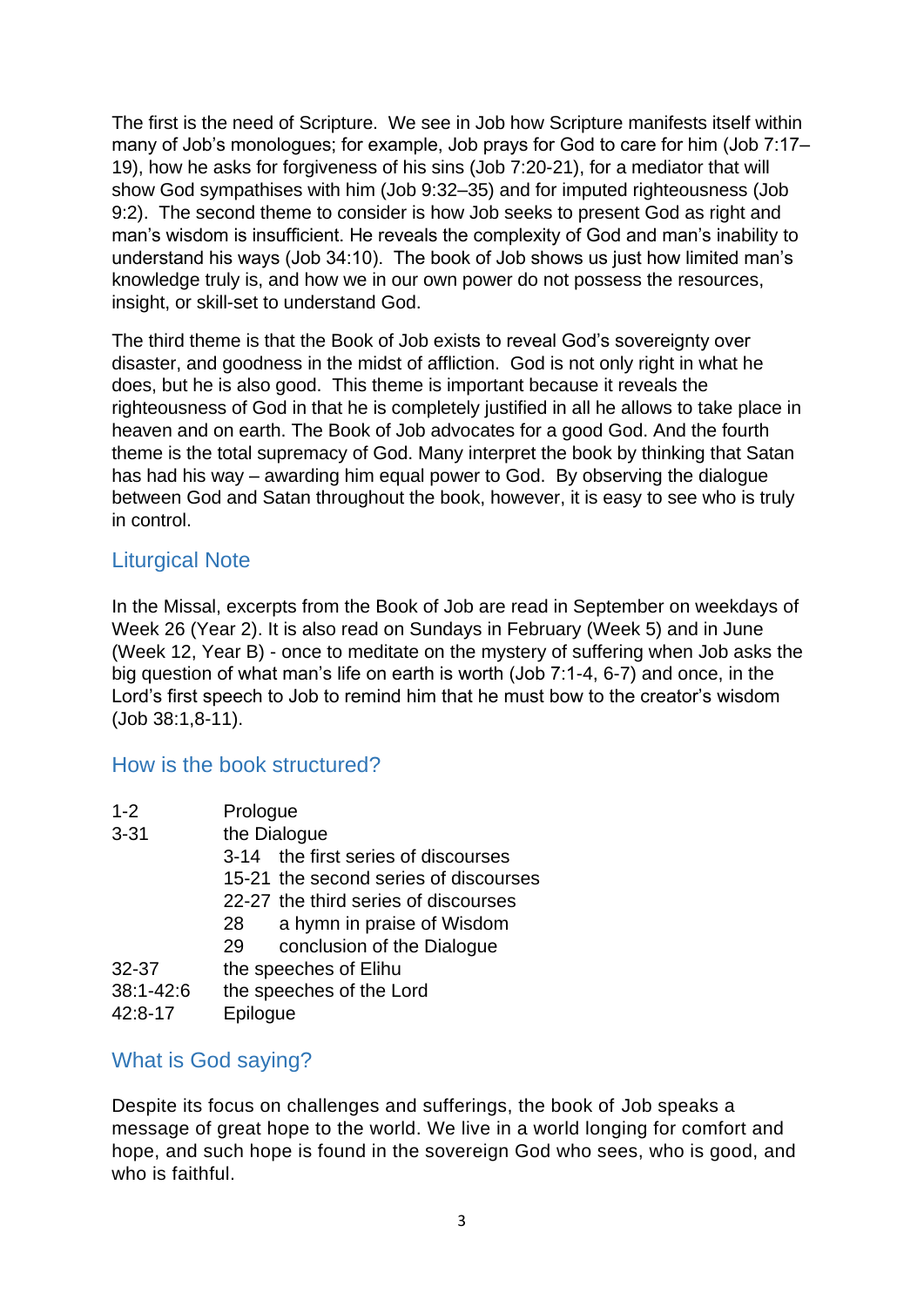# **Psalms**

*The Book of Psalms gives us the prayers and hymns of both personal and public worship.*

# An inspiring quote

"O God, you search me and you know me. All my ways lie open to your gaze. When I walk or lie down, you go before me: ever the maker and keeper of my days" (Psalm 139:1-3).

This beautiful Psalm is used in the CJM rendition of the Bernadette Farrell song "O God You Search Me". (You can listen to this youtube.com/watch?v=rbiaN2v-GwE.)

# The Book of Psalms

The *Book of Psalms* contains prayers and hymns for both private and public worship. Though there are many examples of personal and pious prayers throughout the Old Testament, special place must, all the same, be given to *the Psalms*.

There are altogether 150 Psalms in the book of that name. They are not all of the same type, though all or most of them were probably meant to be sung or accompanied by music. Some psalms are full of joy and praise of God's goodness and others are sorrowful and show a spirit of contrition. Some are occasioned by sickness or bad fortune in life and others were used at weddings or other joyous occasions. Taken as a unity, they all clearly show Israel's great depth of faith and great confidence in Yahweh, even the psalms of great sorrow and lamentation.

The Psalter is the treasury of Israel's hopes and fears, successes and failures, loves and hates. It is an anthology of poetry and, like all anthologies, has all sorts of different poems in it. People sometimes try to group the different kinds of poems together, as follows:

- *Hymns* these begin with praise, describe something about God that causes this praise and ends with praise.
- *Laments* there are both communal and individual laments. These lay out the reason for the lament and beg for God's help. Nearly all of these psalms end positively with a conviction that God really will help – the only exception being Psalm 88, which ends as miserably as it began.
- *Royal Psalms* psalms focussed on the King of Israel.
- *Thanksgiving Psalms*  these give thanks for something that God has done (as opposed to hymns which are more general expressions of praise).

# Who wrote this book?

Many of the psalms in the Psalter are ascribed to David at the start. However, the wide range of historical events referred to in the psalms raises questions about whether David could have written them all. Psalms seem to have been written throughout Israel's history inspired by the memory of King David, a great musician and person of faith.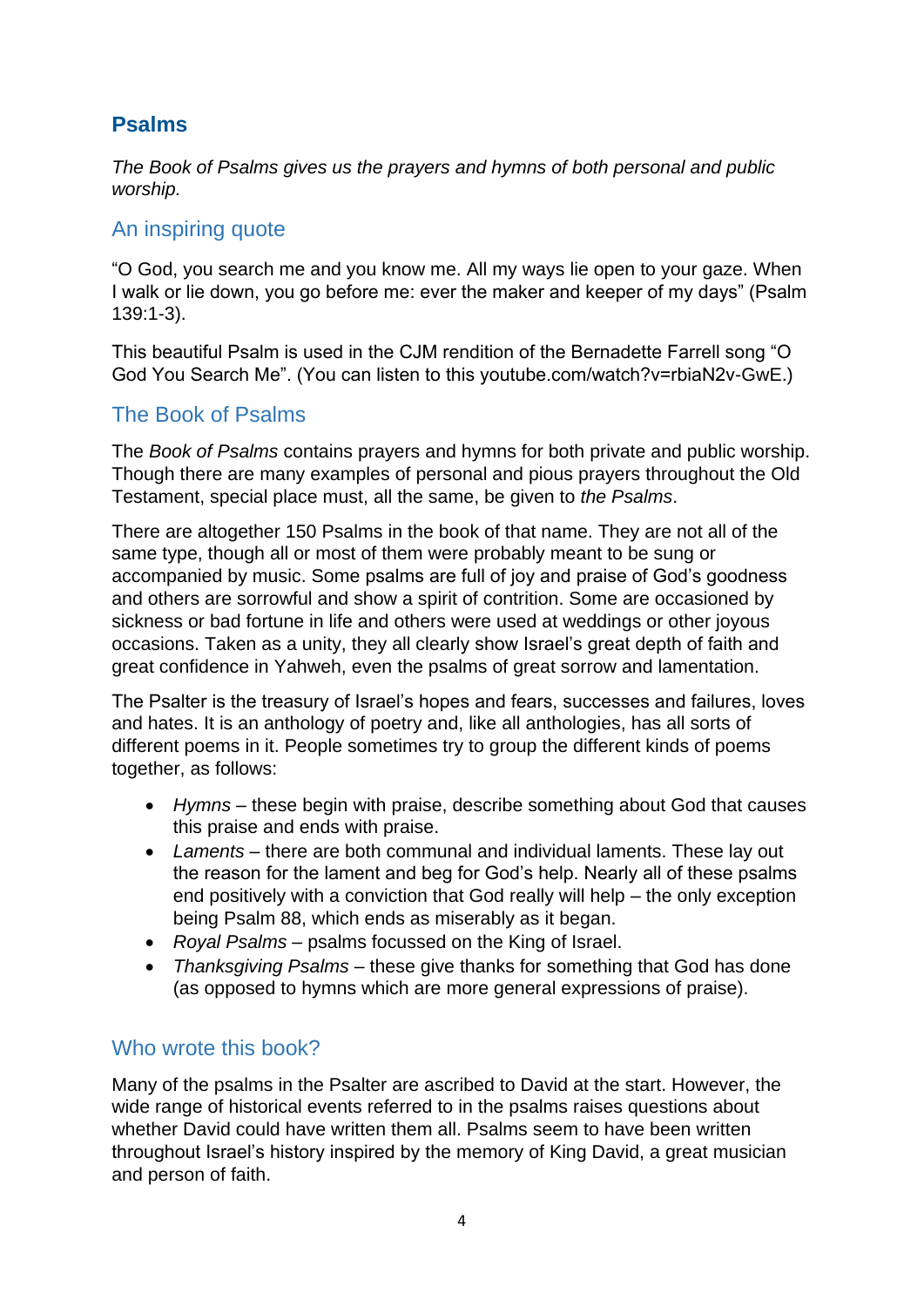Numbering of the psalms: The Greek Bible, followed by the Latin version and the Catholic liturgy, does not have the same numbering as the Hebrew Bible, which is followed by the majority of modern Bibles. When the numbering differs, the liturgy always has one figure lower (e.g. Ps 51(50), 51 in Hebrew, 50 in the liturgy).

### What kind of book is it?

Scholars have tried to define the various literary genres of the psalms. This is important to understand them – and even more when we use them in prayer.

## Liturgical notes

We use the psalms each time Mass is celebrated. A psalm is always used as a response to the First Reading, and many of the acclamations for the entrance and communion are verses from the psalms – and certain psalms are used in modern church music. For example, "The Lord is my Shepherd" Psalm 23 is often used in funeral liturgies.

Since apostolic times, the psalms have remained the staple of Christian community prayer, and we find them already used in the earliest liturgy recorded at Jerusalem (Acts 2:42); and in early liturgical documents such as the *Didache* and *Apostolic Constitutions* in Syria and *Apostolic Tradition* in Rome.

## How is the book structured?

The Book of Psalms falls into five sections or books. Each of them ends with a *doxology* or hymn of praise to God (41:13; 72:20; 89:52; 106:48) with the last one ending with a whole Psalm doxology (Psalm 150). Some also argue that Psalms 1-2 act as an introduction to the whole book.

| Book 1:1-41    | mostly psalms of lament                                     |
|----------------|-------------------------------------------------------------|
| Book 2:42-72   | mostly psalms of lament                                     |
| Book 3:73-89   | equal mix of laments and other types of psalms              |
| Book 4:90-106  | contains more hymns and psalms of thanksgiving than laments |
| Book 5:107-150 | this book contains more hymns and psalms of thanksgiving.   |

In addition to the five big collections, there are a number of smaller collections (like the Psalms of Ascent 120-134). It is thought that these smaller collections were gathered together to make the larger collections that we now have. The beginning of the Psalter has more laments and the end more hymns and prayers of thanksgiving. The dead centre of the Psalter is Psalm 88, which is the only Psalm of complete despair. The corner is then turned and much more praise is to be found. It is possible that the Psalter intends to take the reader from lament to praise.

# God's people speak to God

The psalms are prayers. While, in most of Scripture we're used to *God speaking to his people*, in the psalms *God's people speak to God***.**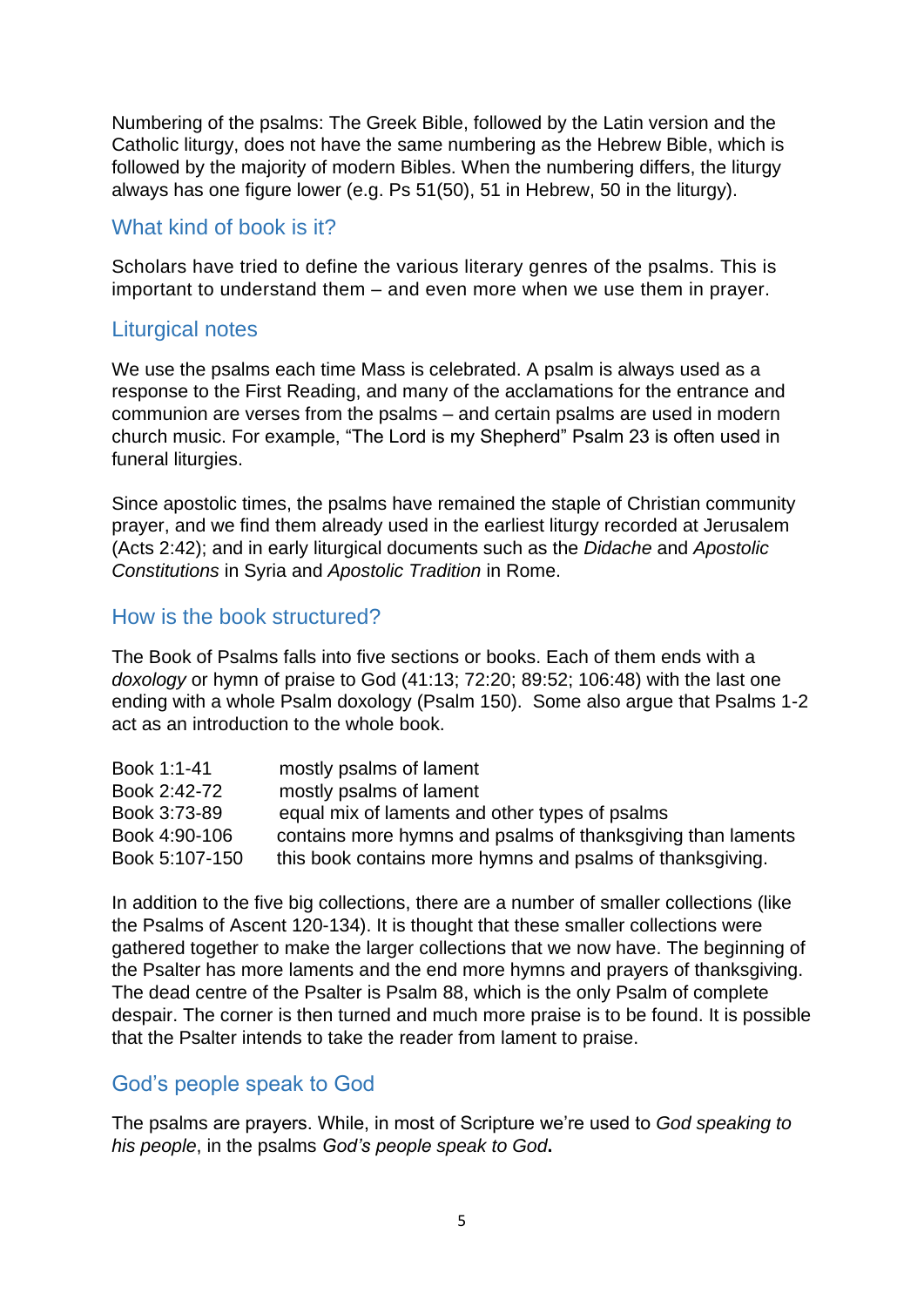# **Proverbs**

*Proverbs, Qoheleth, Sirach and The Wisdom of Solomon offer the proverbial statements and insights of the wise men.*

### An inspiring quote

"The fear of the Lord is the beginning of knowledge" (Proverbs 1:7).

# The Book of Proverbs

The Book of Proverbs gives us a good idea of the wisdom literature and the way in which it developed. Proverbs appears as a group of nine collections of sayings, differing in length, style and period. The earliest proverbs may very well go back to the time of Solomon (Chapters 10-22). Two collections (Chapters 30-31) are attributed to foreign wise men, which is an indication of the universalism of wisdom.

The Book is a collection of poems, longer teachings and very short sayings which communicate the wisdom of Ancient Israel. It contains wisdom of all sorts – from folk wisdom, which would have been relevant to everyone's life, to wisdom for people in the royal court. It is a complete smorgasbord of wise sayings to live by. The various literary forms are all means to teach and to impart knowledge to the young, providing answers to the questions of life and laying a firm moral foundation for upright living.

Throughout Proverbs, but especially in chapters 1-9, we find an extended definition of what wisdom is. This wisdom offers everyday advice to people from all sorts of backgrounds. The vast majority of the sayings show no particular connection with religion or faith, being merely a matter of deep good sense, but every now and then, they reveal the conviction that all wisdom comes from the Lord. They reflect a sharp, competitive, cynical, secular society, where compassion for the poor and unfortunate also has its place.

### Who wrote this book?

Proverbs is traditionally associated with Solomon, who was David's successor and widely renowned for his great wisdom. There is no doubt that some of these originated with him or his court, but it seems likely that the book grew over time, accumulating wisdom from many different sources and people as well.

### What kind of book is it?

This book is part of Wisdom literature – and most of its contents reveal wisdom for everyday life.

### The theme of the book

Every person can have right relationships with God and others by following the timeless advice in Proverbs. Its many themes cover work, money, marriage, friendship, family life, perseverance, and pleasing God.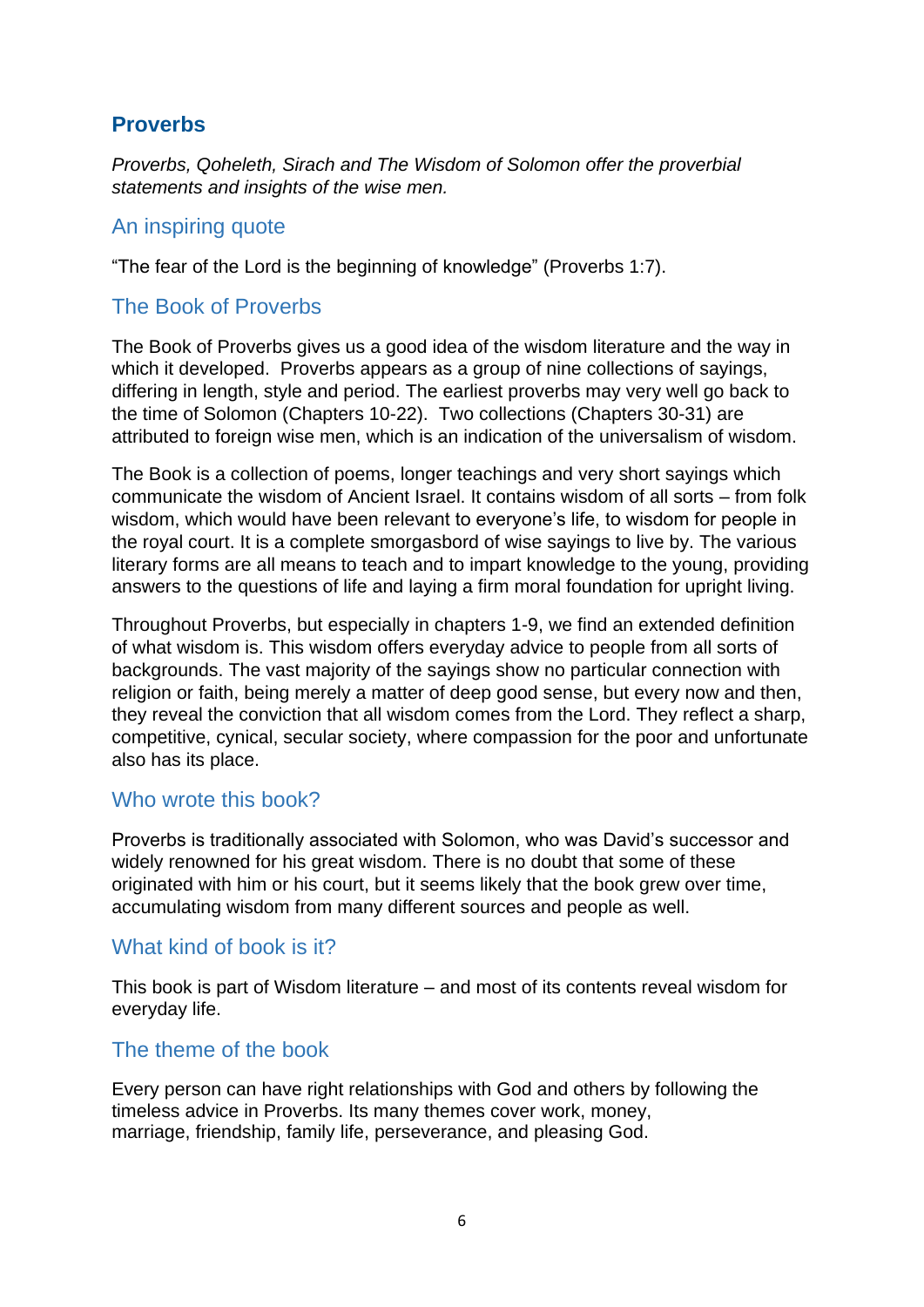## Liturgical note

Catholics use this book in the liturgy because it gives sound teaching and catechesis on how to live a faithful and responsible life as a member of the community of faith in society. The sublime passage on the relationship of Wisdom to God (Proverbs 8:22- 31) provides the first reading for the Solemnity of the Holy Trinity (Year C) in the Spring (just after Pentecost). We also hear readings from the Book of Proverbs on weekdays in the Autumn (Week 25, Year II) which tell us that the wilful wrong-doer is abhorrent to the Lord (Proverbs 3:27-34) in one reading; and begging the Lord to keep falsehood and lies away and asking to be granted only his share of bread to eat (Proverbs 30:5-9) in another.

#### How is the book structured?

| $1:1-9:18$     | essays on how to live a life shaped by wisdom                      |
|----------------|--------------------------------------------------------------------|
| $10:1 - 22:16$ | proverbs associated with Solomon                                   |
| 22:17-24:34    | a collection of wise sayings                                       |
| 25:1-29:27     | proverbs said to be by Solomon, copied during the time of Hezekiah |
| $30:1 - 33$    | wise sayings by Agur                                               |
| $31:1 - 31$    | wise sayings by King Lemuel, including an ABC of what makes a      |
|                | capable wife.                                                      |

#### One of the ways God spoke to us in the past

The Book of Proverbs is one of the "many ways" God spoke to us, leading us to his only Son Jesus.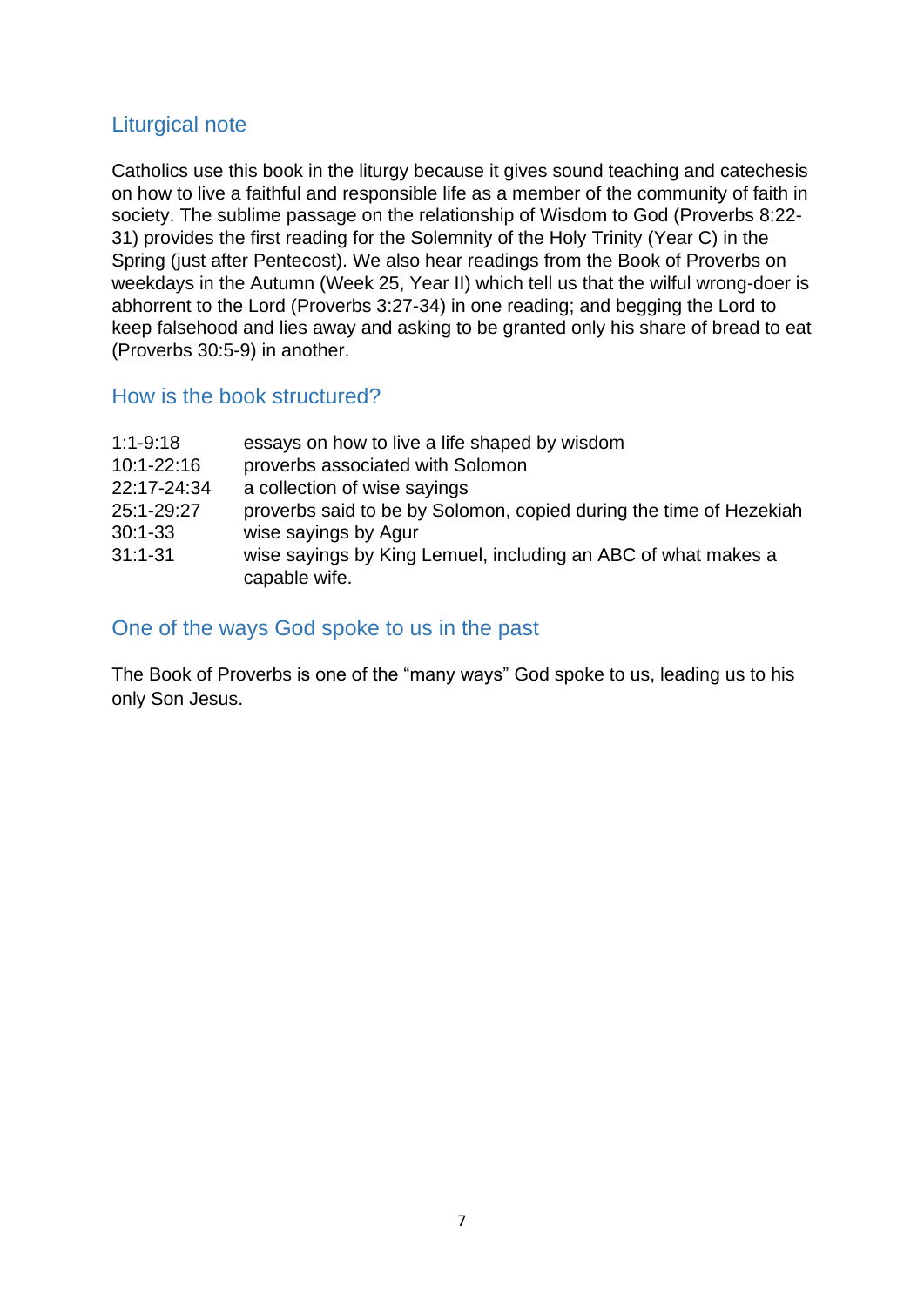# **Ecclesiastes**

*No one has ever challenged the book of Ecclesiastes' right to the title of the most sceptical book in the Bible. Ecclesiastes, also called Qoheleth (which means teacher), has a unified approach to the value of wisdom: pessimism.*

## A favourite quote

"For everything there is a season, and a time for every matter under heaven: a time to be born, and a time to die; a time to plant, and a time to pluck up what is planted" (Ecclesiastes 3:1-2).

# The Book of Ecclesiastes (or Qoheleth)

This is a strange book. In his meandering and disorderly quest for meaning in life, the author repeatedly rejects all solutions based on traditional morality, not without a trace of cynicism and bitterness. He veers from one extreme to another; he seeks pleasure but realises that lasting satisfaction is unattainable; he searches for wisdom, but denies it any superiority to folly; at one moment he seems to reject the after-life (Ecclesiastes 3:19), at another he seems almost to accept it (Ecclesiastes 12:14). Struck by the futility of life, love, work and wealth, he remains dissatisfied, though he still accepts God as creator, ruler and the goal of human destiny.

The Book of Ecclesiastes poses the question of how to live with meaning. The author expresses the frustration that work, searching for answers and even seeking after pleasure bring little satisfaction and feel empty. Life has problems that are impossible to surmount or comprehend but can be worthwhile if you concentrate on every day joys: time spent with friends and family and in the worship of God.

### Who wrote this book?

The author is identified in the book as the "teacher" and, while a few passages hint that the teacher might be a king (particularly Solomon), most scholars opt for the author being an unknown wise teacher from Judah.

### What kind of book is it?

This book is part of Wisdom literature. It contains the distilled wisdom of what feels like an elderly and somewhat bad tempered teacher who has seen and experienced what he thinks is the pointlessness of life.

### The theme of the book

The themes of Ecclesiastes include: morality (since it is pretty determined to remind us that we are going to die) and time (which is closely related to the theme of death – because death is pretty much running out of time). The themes also include folly and foolishness, suffering, life, consciousness, existence, wisdom and knowledge.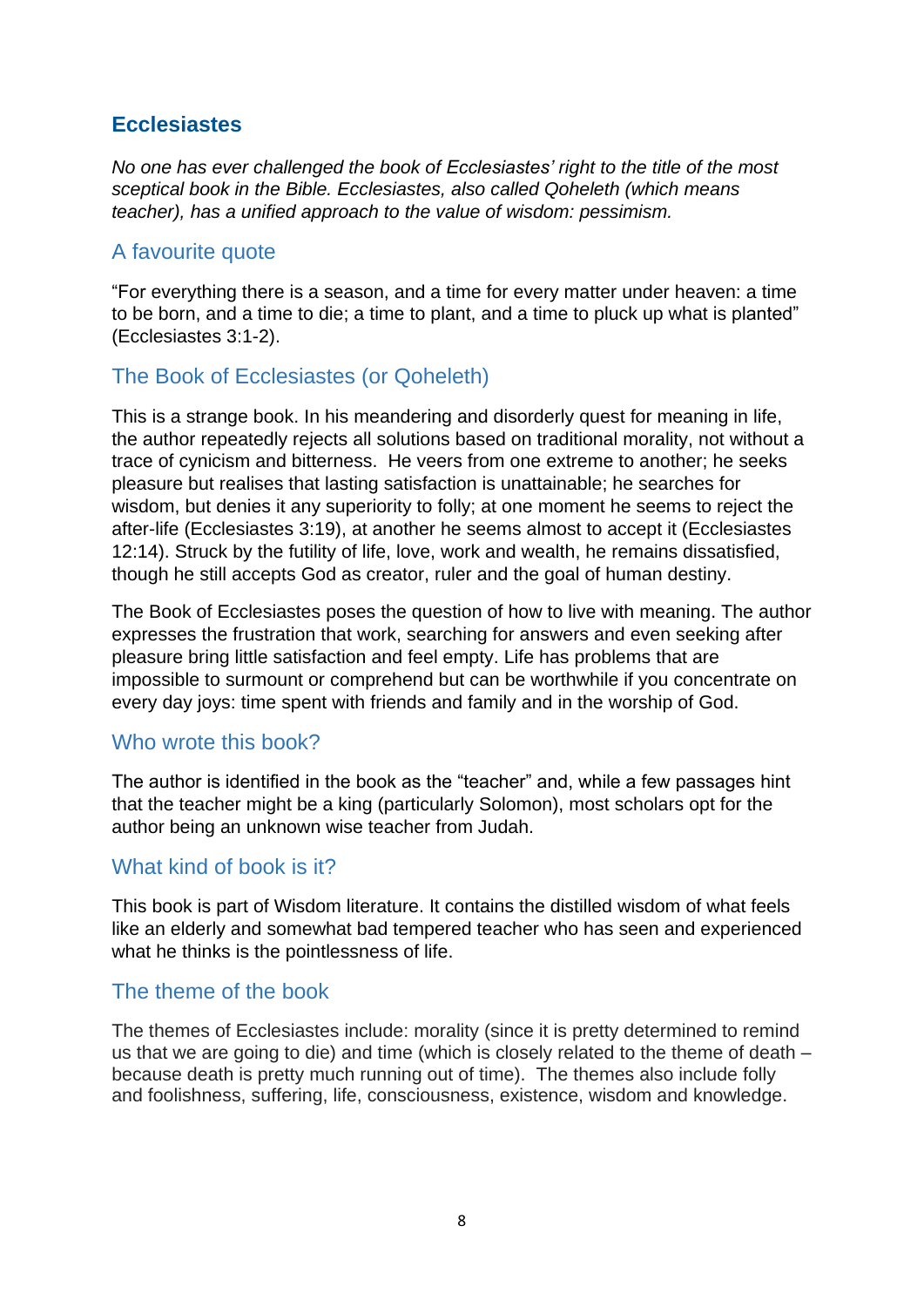## Liturgical Notes

The tone of Ecclesiastes precludes its frequent use in the Catholic liturgy. We find a reading from Ecclesiastes only once at Sunday Mass in August (18<sup>th</sup> Sunday, Year C) about what a man gains for all his toils. The reading begins with the familiar expression "Vanity of vanities, the Preacher says. Vanity of vanities. All is vanity!" The same reading is used in the weekday missal in the autumn in Week 25 (Year II).

Although it doesn't appear much in the lectionary, Ecclesiastes 3:1-8 is often used for funeral masses. I'm including it here since it is such a well-known quote from the Bible:

For everything, there is a season, and a time for every matter under heaven: a time to be born, and a time to die;

a time to plant, and a time to pluck up what is planted;

- a time to kill, and a time to heal;
- a time to break down, and a time to build up;
- a time to weep, and a time to laugh; a time to mourn, and a time to dance;
- a time to throw away stones, and a time to gather stones together;
- a time to embrace, and a time to refrain from embracing;
- a time to seek, and a time to lose; a time to keep and a time to throw away;
- a time to tear, and a time to sew; a time to keep silence, and a time to speak; a time to love, and a time to hate; a time for war and a time for peace.

(These words inspired the well-known song *Turn, turn, turn* by The Byrds, which you can listen to on youtube.com/watch?v=W4ga\_M5Zdn4.)

### How is the book structured?

- 1:1-2 introduction
- 1:3-2:26 the search for meaning
- 3:1-22 human futility
- 4:1-16 human oppressions
- 5:1-20 remember God is heaven
- 6:1-7:29 death comes to us all
- 8:1-17 the limits of human knowledge
- 9:1-12:14 finding hope in the reality of life

#### God is a mystery

God is a mystery, and we cannot solve a mystery; we can only enter into it. That seems to be the position in Ecclesiastes on the God question.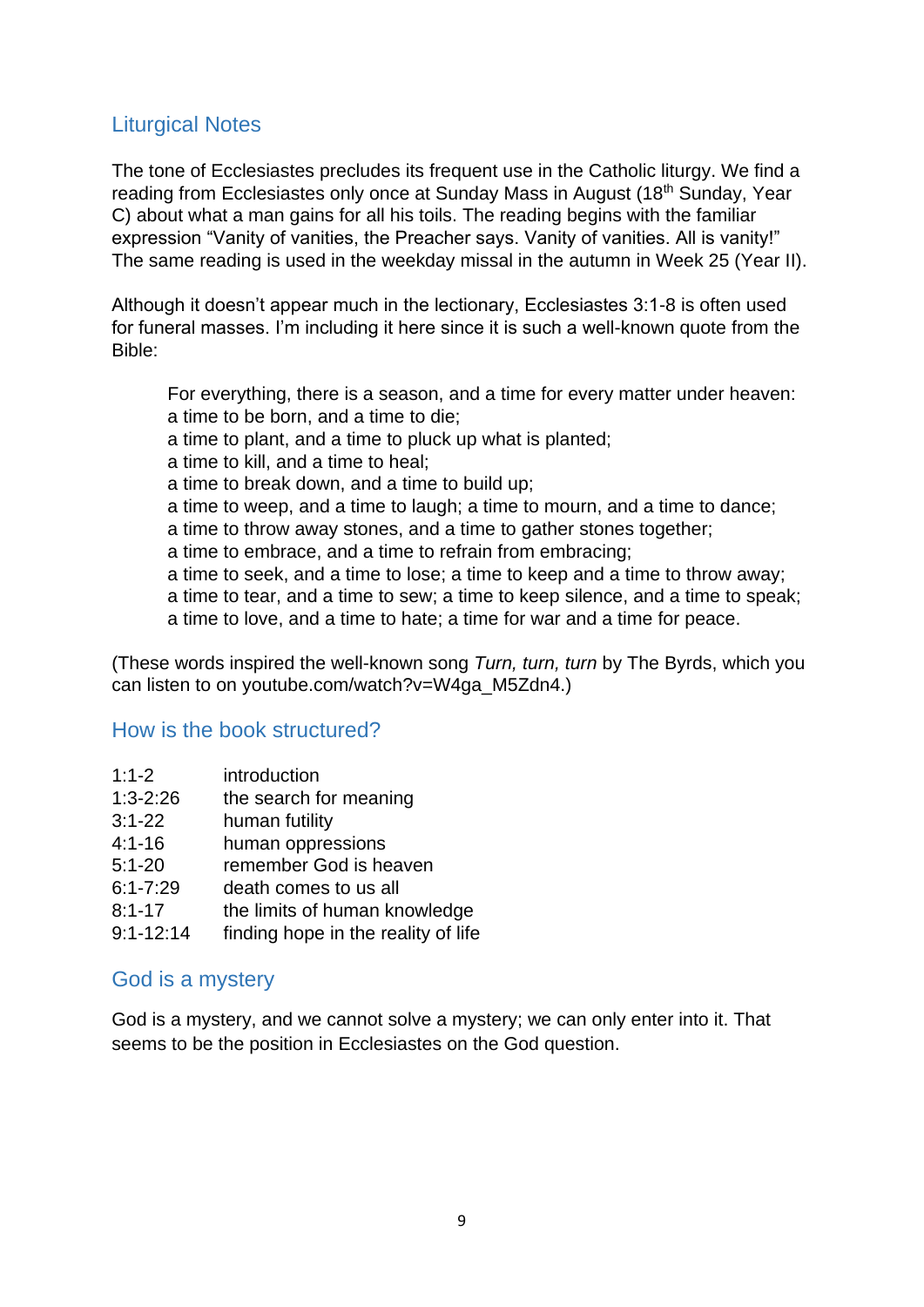# **Songs of Solomon**

*The Song of Songs (The Songs of Solomon) is a series of love poems treasured as an analogy of God's love for his bride Israel.*

### An inspiring quote

"My beloved speaks and says to me: Arise, my love, my fair one, and come away; for now the winter is past, the rain is over and gone" (Song of Songs 2:10-11).

### The Book of the Songs of Solomon (also known as the Song of Songs)

This is a beautiful poem which celebrates human love in all its physical dimensions, with a realism which modern poets would not dismiss. It features the developing love of two young lovers, who talk to each other – but the woman also addresses her friends, the "daughters of Jerusalem".

The songs win a place in the Word of God as an energetic affirmation of the most basic of human relationships, a reflection and outpouring of God's own creative love. The text has a long history. It probably takes up old love songs sung on the wedding night of a couple; and it is a meditation on those prophetic texts which celebrate God's love for his people in the imagery of betrothal.

#### Who wrote this book?

The cycle of songs is attributed to Solomon, who is credited with composing 1005 songs (1 Kings 5:12) but traces of Aramaic and other linguistic usage leave no doubt that the songs date from after the return from exile. The great Rabbi Aqiba, in the early second century CE, saw the songs as an allegory of God's love for his people and his people's love for God.

#### What kind of book is it?

This book is a book of love poems, and maybe also an allegory of the relationship between God and his people.

#### The theme of the book

Most importantly, one of the broader themes of the Bible is God's love for his people. The second theme is of God's love in the context of marriage. In other words, really is a book of the joys of love.

#### Liturgical notes

This book may originally have been a liturgical re-enactment of the drama of new life that takes place each spring and which formed part of the other Near Eastern Semitic religions. The book was read in Israel during the spring festival of Passover.

In Catholic liturgy, the book has not found a comfortable niche, and it is prescribed for Mass only once on 21<sup>st</sup> December. However, several excerpts from the poems may be used at weddings and Masses for Religious Profession and the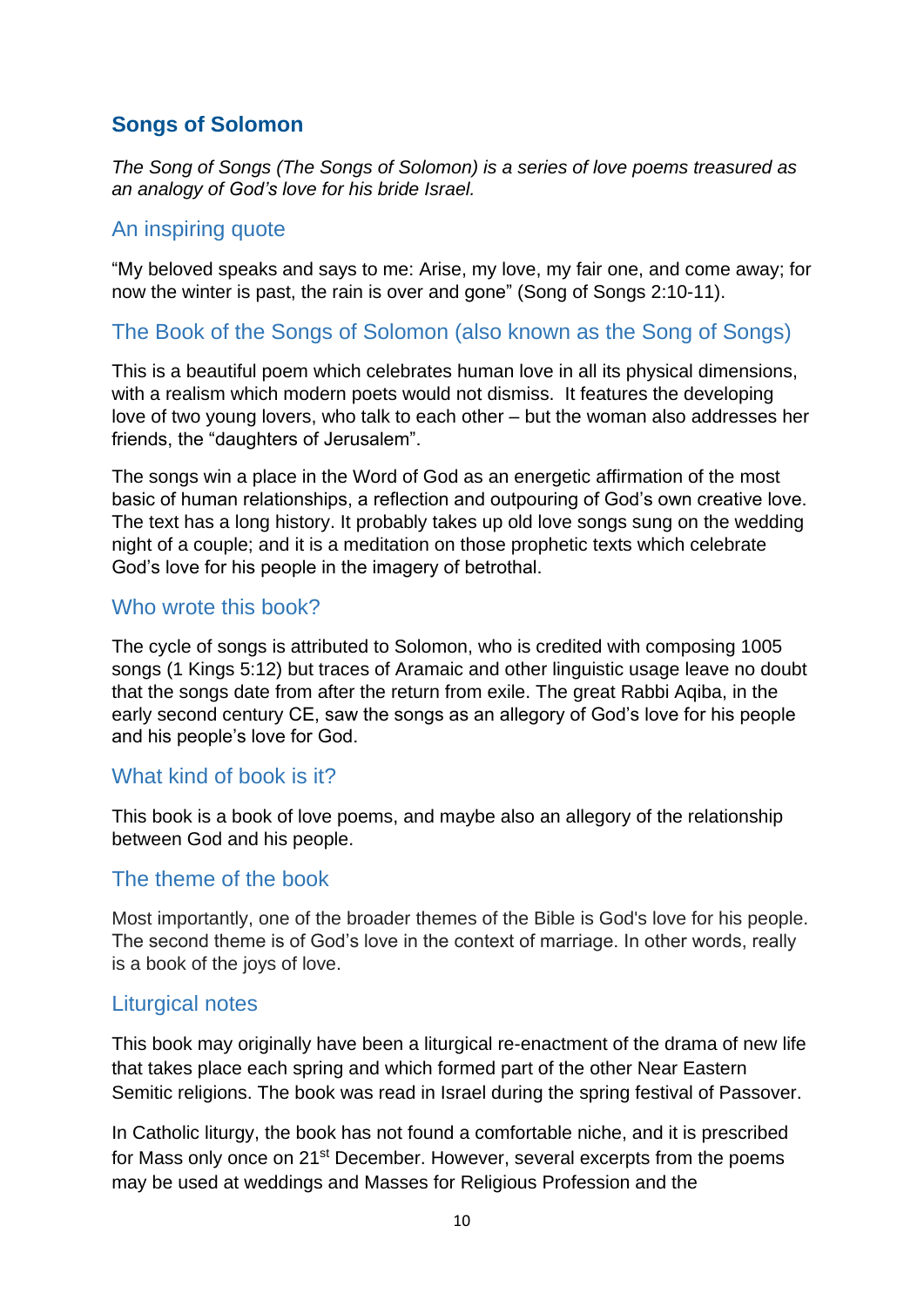Consecration of Virgins, suitably expressing the joy and loving dedication of those events.

# How is the book structured?

| 1:1         | the title and description of the book                                                                     |
|-------------|-----------------------------------------------------------------------------------------------------------|
| $1:2 - 2:7$ | the lovers talk to each other and begin to describe their longing for<br>each other                       |
| $2:8-17$    | the woman hears the voice of her lover and declares her love for him                                      |
| $3:1 - 5$   | the woman tells her friends how she left her bed to go looking for her<br>lover                           |
| $3:6 - 11$  | a royal wedding procession is described                                                                   |
| $4:1 - 5:1$ | the man describes how beautiful his lover is                                                              |
| $5:2-6:3$   | the woman again tells her friends how she went looking for her<br>lover and they wonder where he has gone |
| $6:4-12$    | the man describes, once more, the beauty of his lover                                                     |
| $6:13-8:4$  | other observers (probably the daughters of Jerusalem) describe<br>the woman's beauty                      |
| $8:5 - 14$  | the brothers talk of their sister's beauty and she responds about<br>her love for her lover.              |

## God speaks to us

Each time God uses a song to speak to our hungry hearts, he reminds us that he's a lot bigger than our fears. The Book of the Song of Solomon gives us a biblical look at human love.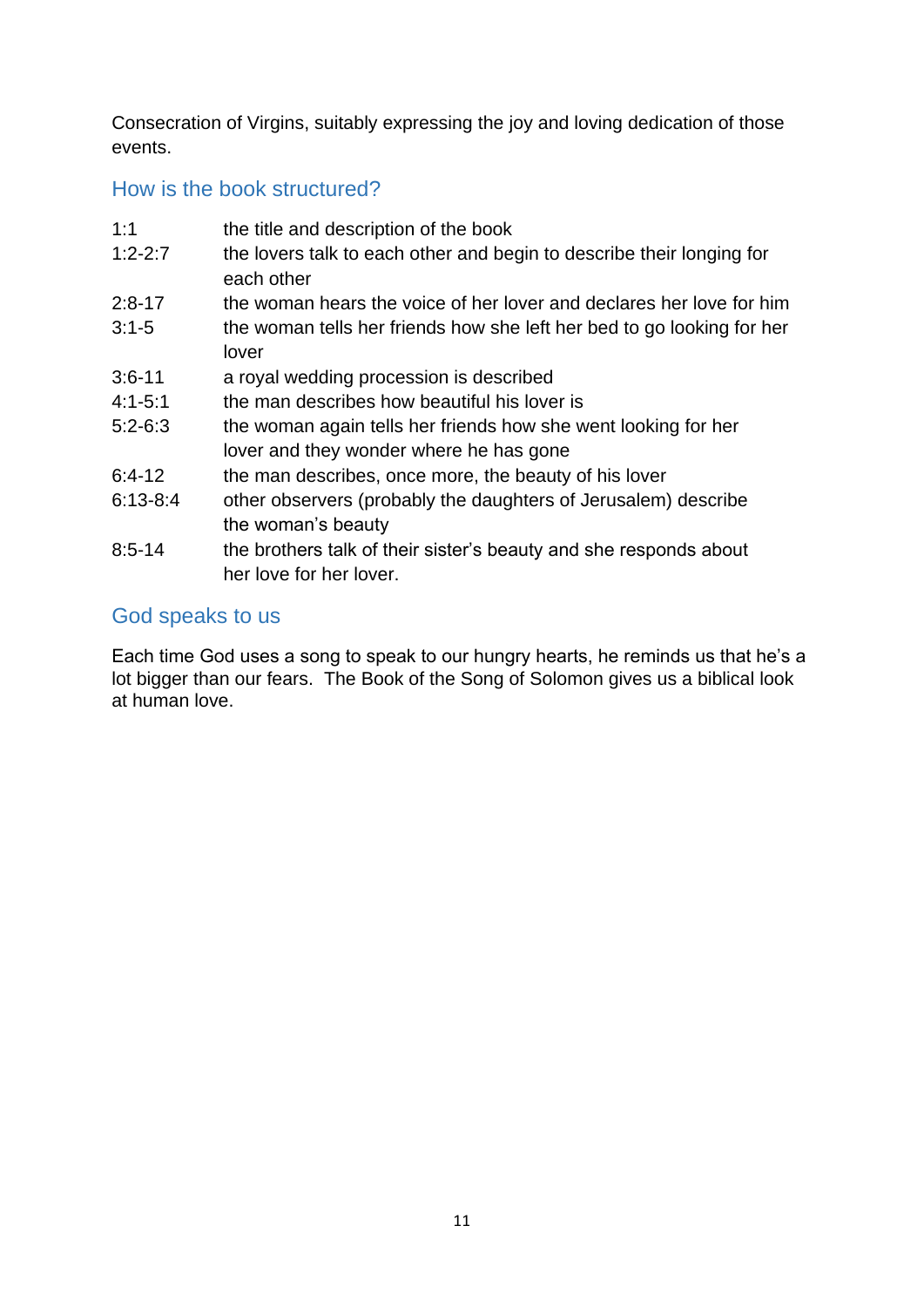# **Wisdom**

*The Book of Wisdom (sometimes called the Wisdom of Solomon) is an exposition of the nature of wisdom according to an Alexandrian Jew.*

### An inspiring quote

"May God grant me to speak with judgement, and to have thoughts worthy of what I have received; for he is the guide even of wisdom and the corrector of the wise. For both we and our words are in his hand" (Wisdom 7:15-16).

## The Book of Wisdom

This book falls into three parts. The first part (chapters 1-5) is addressed to the rulers of the world and emphasises the importance of wisdom for rulers, contrasting the ungodly rulers with the saints who would receive eternal life. The second part of the book (chapters 6-9) contains a speech attributed to King Solomon relating how important wisdom was throughout his life and the third part (chapters 10-19) contrasts the Egyptians and the Israelites, showing how important wisdom was to the history of Israel.

The Book of Wisdom maintains that wisdom dwelt with God from eternity and is given to humanity for its guidance. The worldly may reject wisdom but the humble will (and this is new) reap eternal life. We read "the souls of the virtuous are in the hands of God" (Wisdom 3:1).

Wisdom is an intangible quality, but Solomon describes it as if it were an actual person. Wisdom appears like a woman endowed with all the qualities, like a beloved. There is a list of three times seven attributes, the superlative of perfection. Her spirit is "intelligent, holy, unique, manifold, subtle, active, incisive, unsullied, lucid, invulnerable, beneficent, loving to man, steadfast, dependable, unperturbed, almighty, all-surveying, penetrating all intelligent, pure and most subtle . . ." (Wisdom 7:22-23). You can see in these attributes the relationship between Wisdom and God: "she is a reflection of the eternal light, untarnished mirror of God's active power, image of his goodness (Wisdom 7:26).

# Who wrote this book?

The attribution to King Solomon is an attempt to cast over itself the mantle of the (allegedly) wisest man of all. The writer is clearly a Jew who has contact with Greek culture and is sympathetic towards it but wishes to uphold his own inheritance.

### What kind of book is it?

This is Wisdom literature. The strong emphasis on wisdom and its importance, especially for rulers, is similar to other books from the wisdom tradition, like Proverbs and Ecclesiastes. The Jewish wisdom writers believed that wisdom is God-given so, if we follow our reason with humility, we will come to God.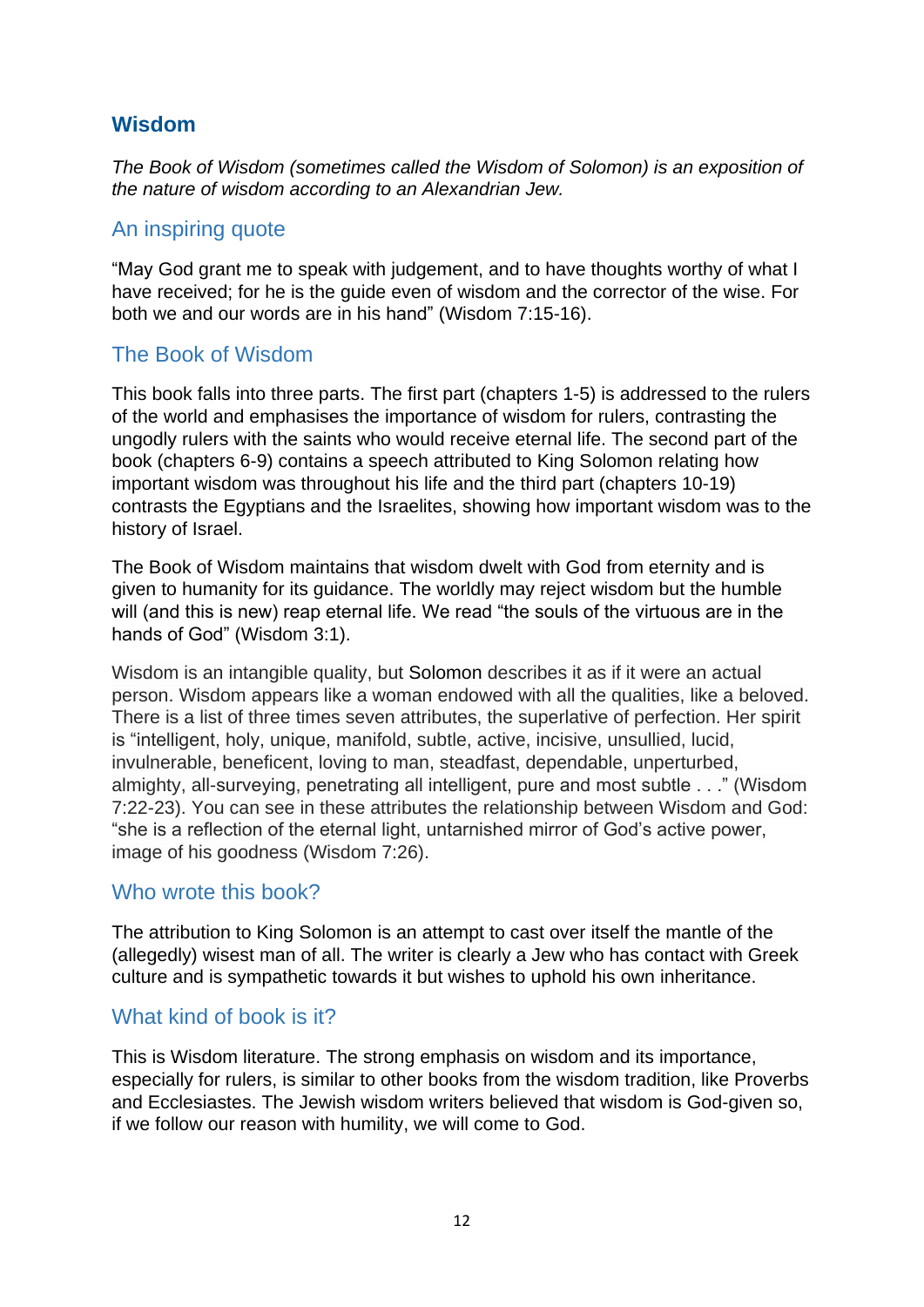# The theme of the book

Most themes of wisdom run, as might be expected, all the way through the book.

### Liturgical notes

This Book of Wisdom is read in the Liturgy during Week 32 (Year I) as we come to the end of the liturgical year leading up to Advent. It is also read on eight Sundays. Chapter 3 (on a martyr's death) also provides the reading for certain Martyrs; and chapter 2 (on the quest for Wisdom) for some Doctors of the Church. Since Wisdom is seen at work in a life well lived, and especially in the sick and suffering, this book provides readings for anointing of the sick and for funerals and All Souls' Day.

## How is the book structured?

| $1 - 5$   | wisdom and human destiny         |
|-----------|----------------------------------|
| $6-9$     | Solomon and the quest for wisdom |
| $10 - 19$ | a meditation on the Exodus       |

#### Wisdom says to us today

Like Solomon, all must seek and pray for wisdom.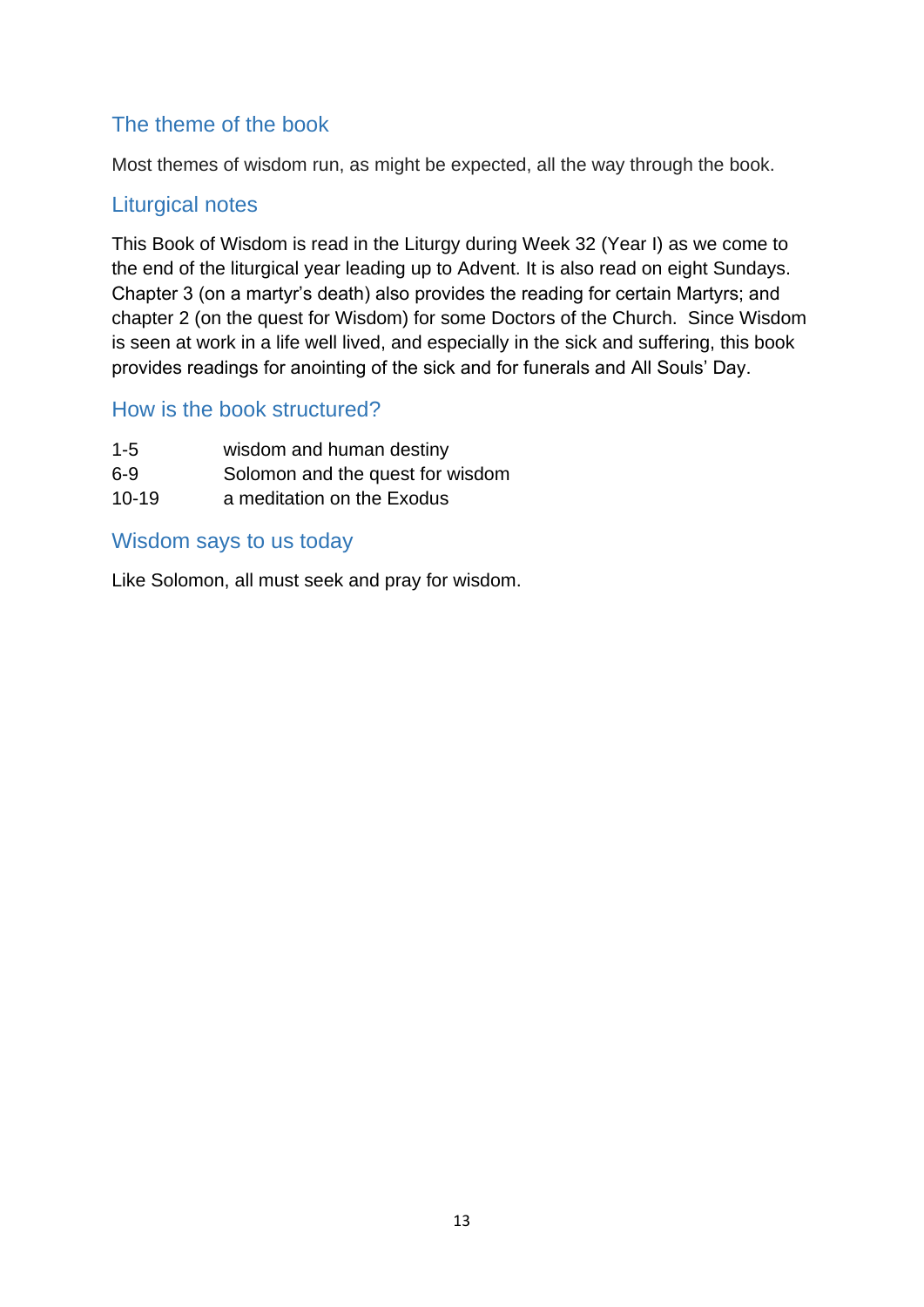# **Ecclesiasticus (or Sirach)**

*Ecclesiasticus is a hymn to wisdom. The fear of the Lord is the beginning of Wisdom. Duty to parents, care for the poor, prudence and common sense, mark one who would be wise. There is advice for parents, children, priests, women and on the place of all in God's scheme of things.*

#### An inspiring quote

"A faithful friend is a sure shelter, whoever finds one has found a rare treasure" (Ecclesiasticus 6:14).

### The Book of Ecclesiasticus

The name Ecclesiasticus seems to spring from the Church's frequent use of the work (*ekklesia =* church assembly). This book is also called Sirach or the Wisdom of Jesus Ben Sirach. A model grandson translated into Greek a book written by his grandfather. The temptations of Hellenism were great, and many young men will have been tempted to abandon their ancestral traditions. This book, which has an old-fashioned attraction because of its middle-class piety, seeks to show that faithfulness to the Law and its practices allows a man to gain true wisdom.

There is a fine hymn to the fear of God as "glory and pride, and happiness and a crown of joyfulness. . . ." (Ecclesiasticus 1:11-20). Wisdom was imparted to us at our mother's breasts: everyone is born with a grain of it. Lady Wisdom introduces her role in creation and in history (Ecclesiasticus 24). She is identified with the Law.

### Who wrote this book?

The book is a translation by his grandson of a work written by Jesus ben Sirach carried out in Egypt in the 38<sup>th</sup> year of the reign of King Euergetes (170-117 BCE)

### What kind of book is it?

Ecclesiasticus, also called the Wisdom of Jesus the Son of Sirach, is a deuterocanonical biblical work (accepted in the Roman Catholic canon but noncanonical for Jews and Protestants), an outstanding example of the wisdom genre of religious literature that was popular in the early Hellenistic period of Judaism.

### The theme of the book

Like most other major wisdom books (Proverbs, Ecclesiastes, Job, and Wisdom of Solomon), Ecclesiasticus contains practical and moral rules and exhortations, frequently arranged according to subject matter—*e.g.,* hypocrisy, generosity, filial respect. Wisdom, personified as Sophia, or Lady Wisdom, delivers an extended discourse on her eternal relationship with God (Ecclesiasticus 24) and is identified with the Mosaic Law.